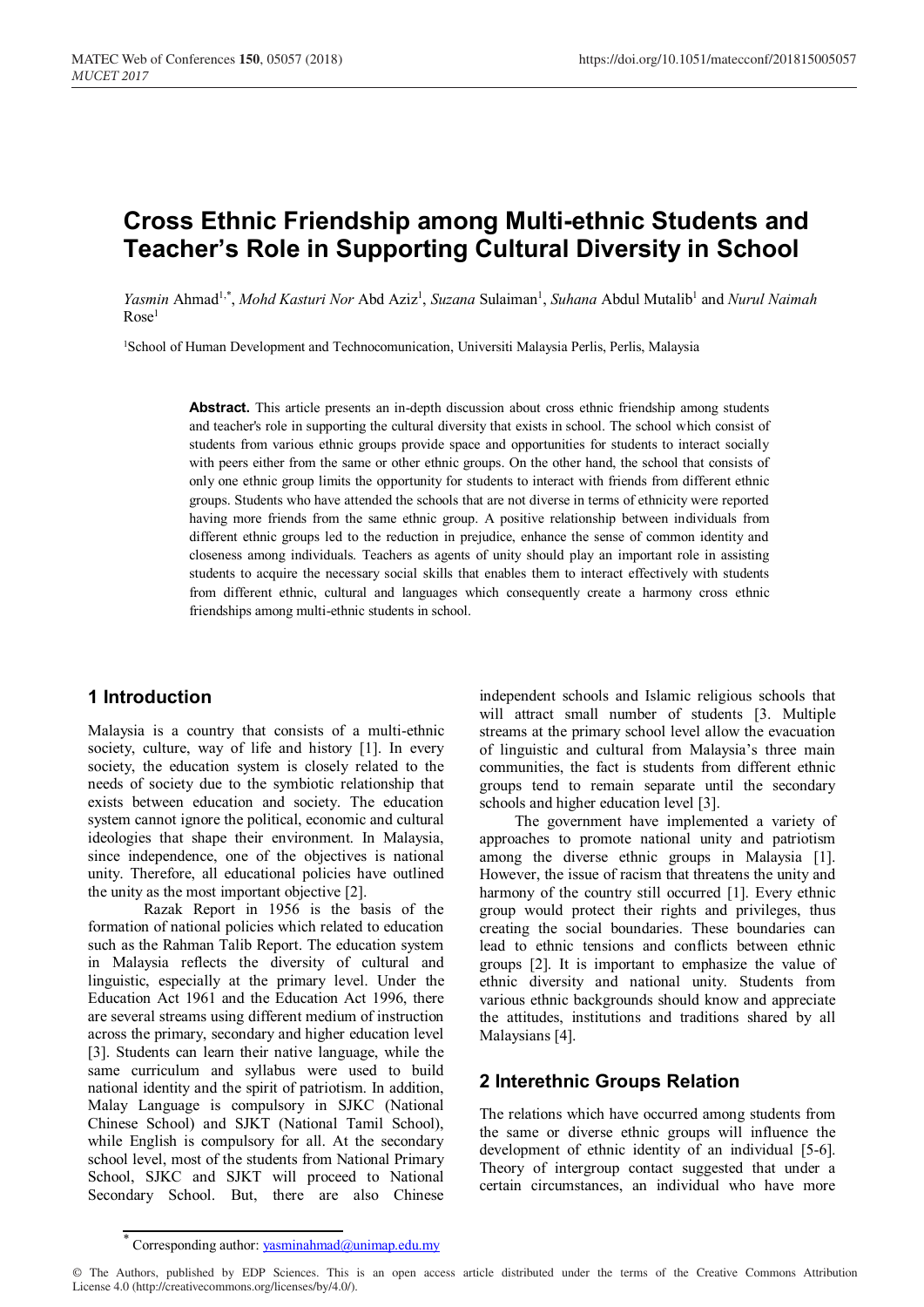intergroup contact, exhibit a positive traits against friend from out group [7].

Study has shown that a positive relationship between individuals from different ethnic groups lead to a reduction of prejudice [8], increase the sense of common identity [9] and closeness between individuals [10]. Pettigrew and Tropp (2006) reported that a relationship between groups has a positive effect in the reduction of prejudice against a whole group of a friends and not just specific to a friend who has a relationship with an individual.

In one study that examined the relationship between intergroup contact and ethnic's identity, it was discovered that Koreans who lives in China and have more social interaction with Chinese society have a low levels of ethnic identity because discrimination often occurs [11].

Based on the context of relations between ethnic groups in Malaysia, ethnic relations are very complex, complicated and sensitive, especially when it comes to the issues of religion, culture and language which plays as an essential features in the competitions of identity based on a phenomenon that was formed by the British in the context of colonialism [12].

The dynamics relationship between group determine the changes in the construction of one's identity and way of life of an individuals who are living in a multicultural society and how they open and close with each other from social and cultural ethnic perspectives [13]. When individuals have an interaction, they cannot ignore in-group members, which is what is specific, distinctive and unique to the culture of their own ethnic group, but also a similar feature to outside groups [13].

## **3 Cross Ethnic Friendship**

A closeness of cross ethnic friendship will reduce prejudice between ethnic groups [14-18]. According to Yusof (2006), cross ethnic friendships are more common in schools with students from various ethnic groups. Most of the research on cross ethnic friendship have explained about an effect of closeness in cross ethnic friendships [17]. Research conducted in four European countries have shown that the majority ethnic who build a cross ethnic friendships with minorities exhibit a reduction in bias against ethnic minorities [17].

Based on the study of the relationship between different ethnic groups, it consistently shows that the relations between ethnic groups can be positively managed to reduce prejudice against friends from different ethnic groups [7]. For example, respondents from ethnic majority in Germany, France, Netherlands and United Kingdom who have a good friends from minority ethnic groups were reported not only have lower prejudice against their friends but also diminish in prejudice against other minority ethnic groups as well [17]. Based on a study conducted on more than 1,000 senior students at the University of Michigan, it was found that seniors who have more contact with students from different ethnic groups, have more close friends from other ethnic groups and those who have more

interaction with colleagues from other ethnic groups were reported to have more intellectual engagement, critical thinking and support the diversity exist among them [19].

Cross ethnic friendship is a complex process but certainly it would be benefit for the students in a positive way. Students could develop more positive attitudes toward intergroup interaction such as they would be more comfortable to mix around with friends of different ethnic background. It also develops a strong sense of empathy and caring for others [20]. This would create a harmonious and balance social interaction whereby everyone is included in the group. It will lead to low the level of conflict among students. In terms of psychological aspect, students would feel safe and less victimized by peers [21]. According to a study conducted by Hamm (2000), he found that by having a cross ethnic friendship, it also have been associated with having high scores on the importance and positive perception to any other ethnic group.

Research on friend selection among students in the secondary schools that contained of various ethnic students have shown that friendship among students were from the same ethnic group [22-23]. The diversity of peers based on ethnicity may be less important to the students whether in the minority or majority ethnic group from a residential area consisting of a multi-ethnic society [19]. A friendship pattern among students who have attend a school consisting of many students from the same ethnic group show a tendency to have a friend from the same ethnic group [22].

Theory on intergroup contact suggested that individuals should have the opportunity to interact with someone from other ethnic groups in everyday relationships [24]. Many studies have proved the importance of an opportunity to interact in the context of macro variables such as ethnic diversity [25].

The school consists of students from various ethnic group provide an opportunities for students to interact with friend from the same ethnic and also different ethnic background [24]. On the other hand, by attending schools consisting of student from the same ethnic group, students reported having more friends from the same ethnic group [22]. Schools that have a students which are less diverse in term of ethnicity, however only provide opportunities for students to interact with peers from same or different ethnic but not both in the same time [24].

## **4 Multi-ethnic School Environment**

Multi-ethnic school environment in Malaysia is like in National School and National Secondary School. This type of school usually consist a students from various ethnic groups such as Malay, Chinese, Indian and other minority ethnic groups. The school consists of students from various ethnic groups provide an opportunity for students to build a friendships with peers from different ethnic background, unlike school attended by only one ethnic group where students do not interact with peers from different ethnic backgrounds [26]. Exposure to diversity in the classroom and cross ethnic friendship can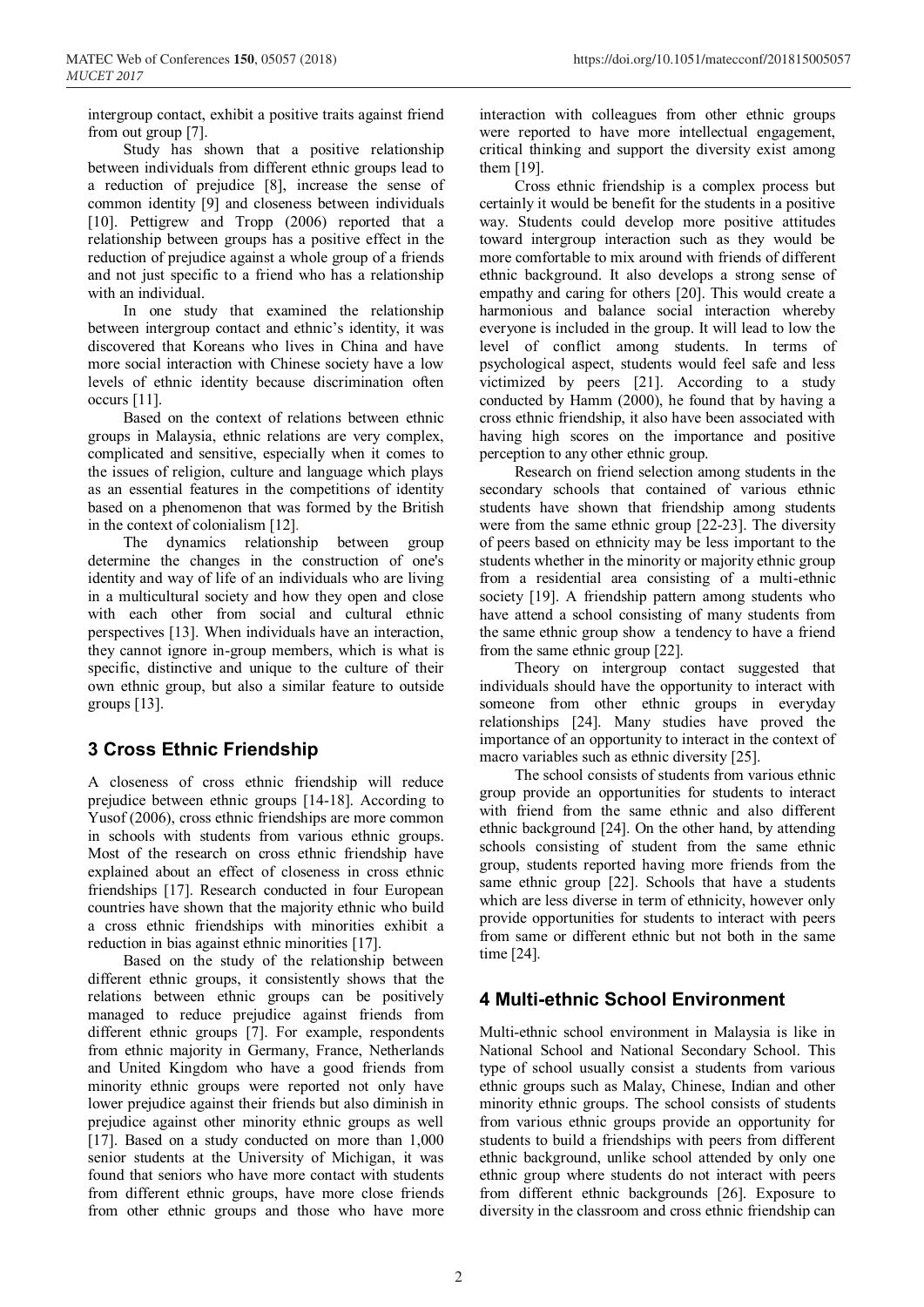lead to social benefits in the future [18]. Theory of intergroup contact suggested that individuals should have an opportunity to interact with their peers from other ethnic groups in their daily interactions. Many scholars have discussed the importance of an opportunity to have a relationship in the context of macro variables such as a diversity [25].

Schools which are less diverse in terms of ethnicity, however, only provide opportunities for students to interact with the same or different ethnicity but not both in the same time [24]. According to a study conducted by Yip, Seaton and Sellers (2010), although there are opportunities to interact with peers from the same ethnic or different ethnic background, students actually does not interact based on an opportunity of the diversity. One of the factors was the barriers from the institution, e.g. class arrangement that do not provide opportunities for students from different levels of academic achievement to interact [24, 27].

Studies of Dutch adolescent without influenced by attending a school that consist of a students from diverse ethnic background whereby at least half of the student population is non-Dutch have discovered that 16% of them were reported having no contact with peers from non-Dutch [28]. Outside of the school, where students are expected to have more opportunities whether to get involved or not in the intergroup contact, it was reported that 45% of Dutch students have no inter-ethnic relation or only happened at minimum levels [28].

A study which examines the ethnic diversity in schools and a choice of friend among students in secondary schools have found that the higher proportion of students based on ethnicity, students will be more inclined to build a friendships with peers from the same ethnic group [22-23].

The study of Black and White students who attending the integration school have shown that most of the students were reported having a close friend from other ethnic groups [29].

## **5 Cross Ethnic Friendships among Schools' Students in Malaysia**

Country such as Malaysia has a diversity of ethnics resulted from period of colonial history. Therefore, early exposure to cultural differences is vital in order to build a positive attitude towards other ethnic group. A positive attitude is a strong foundation to strengthen the relationship among multi ethnic society. The early exposure of cultural difference begins from school particularly in primary school. Students from various ethnic backgrounds such as Malays, Chinese, Indians and others would form cross ethnic friendships through interaction during the learning process. Most common factors to form a friendship are based on similarity and availability [21].

Despite the positive benefits of cross ethnic friendship, school students prefer to be in the same ethnic group [4]. Similarly, the friendship among students from multi-ethnic groups in Malaysia are still inclined with a friend from the same ethnic group. This situation exists because most of students e.g. Malays,

Chinese and Indians students at the primary school level have attended schools mostly based on their ethnicities. Ethnic segregation in educational context led the interaction between students from different ethnicities to be limited and rare [30-31]. The majority of students from various ethnic groups in secondary schools are mostly comfortable hanging out with friends from the same ethnic group [32]. Based on the study conducted by Vellymalay (2014), students from various ethnic groups in secondary schools tend to build a friendships with peers from the same ethnic group as compared to build a cross ethnic friendship. According to a study conducted by Ahmad (2011), even though students from a multiethnic school environment has a lot of opportunities for social interaction with friends from different ethnic group, however, the social interaction mostly occurred among same ethnic group. Students in a multi-ethnic school environment still have less social interaction with friends from different ethnic groups. Consequently, this led to the construction of the friendship based on the

friendships. According Jamil et al., (2004), students from SJKC and SJKT are having difficulty to build relationships with students from different ethnic background when they were in secondary school. According to a study conducted by Ahmad (2011), Malay students who have attend schools that consist of majority students from Malay ethnic group are not willing to carry out activities together with students from other ethnic groups. This situation makes a cross-ethnic friendship among students are difficult to build especially when there were in secondary school.

same ethnics group than building a cross ethnic

## **6 Teachers' Role in Supporting a Cultural Diversity in Schools**

The school environment and teachers play an important role where teachers themselves need to be aware of cultural diversity that exists in the classroom [1]. An anti-bias approaches in teaching and learning focusing on identity formation among students is to provide students with the ability to connect with the real world which contains diversified cultures, languages and ethnicity [1]. Chow (2007) stated that to teach multiethnic students effectively, teachers must be willing to bear a difficult responsibility and have a critical thinking. It is important to create an atmosphere where students feel safe to interact across the differences that exist between ethnic groups [18].

Teachers play an important role in promoting cross ethnic friendship among students [33]. Every student who comes to school brings together their culture, way of life and ethnic identity. It is influenced and shaped by the social background of students, culture, families, communities and beliefs or their religion [33-34]. Children should be educated and made them understand from the early stage about life in multicultural society. Understanding, respect, tolerance and the erosion of prejudice must be established among children to create a harmonious of social interaction [35].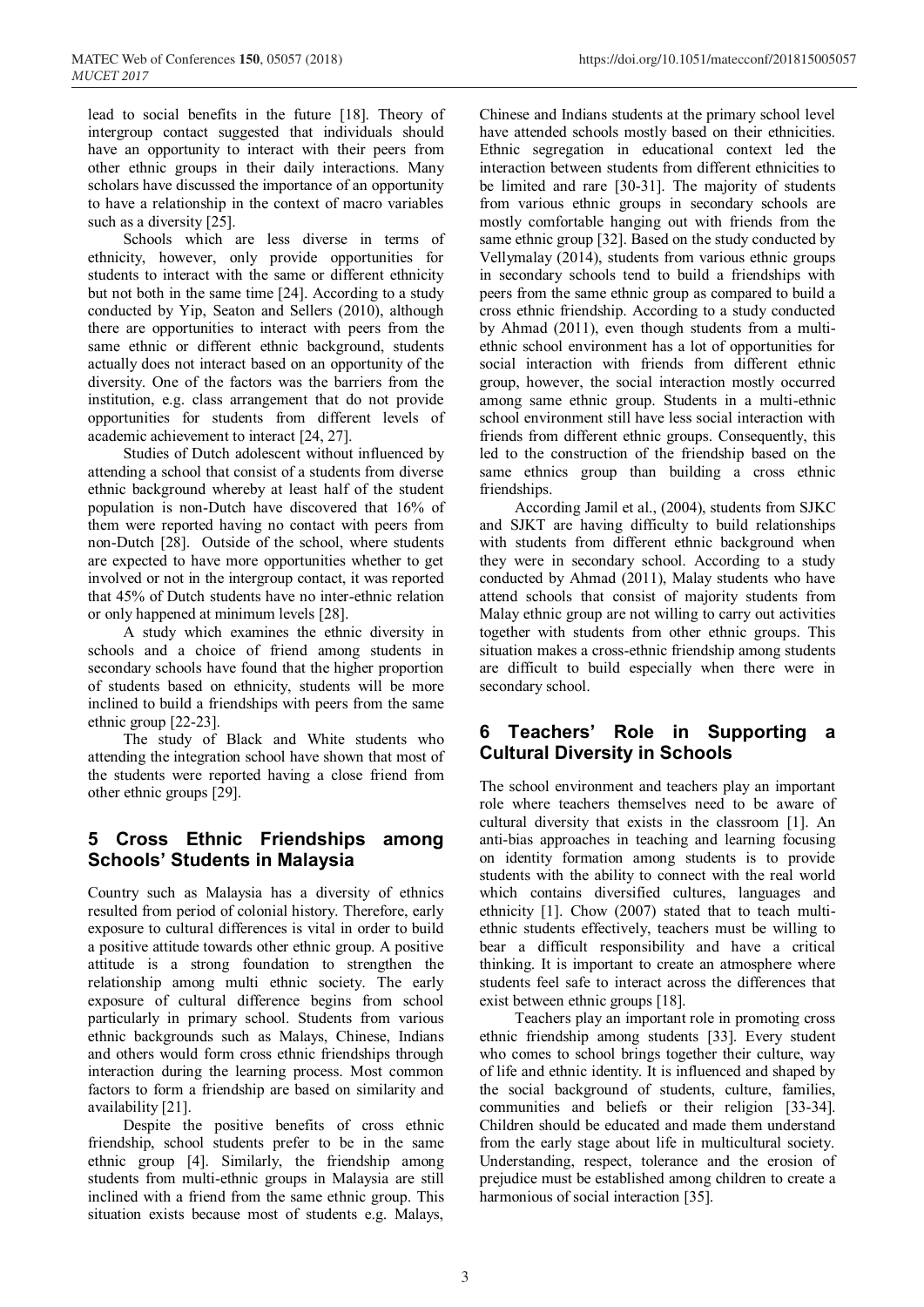MATEC Web of Conferences **150**, 05057 (2018) https://doi.org/10.1051/matecconf/201815005057

According to Banks (2001), teachers and school administrators should carry out the following principles in establishing the relationship between ethnic groups existed among the students;

- I. Schools must create or make a key feature of cross ethnic friendship among students as a step to improve relations between students from different ethnic groups.
- II. Students should learn about stereotypes and other related bias would negatively affect ethnic relations.
- III. Students should be taught about the values shared by almost all ethnic groups such as justice, equality, freedom, peace, humanity and virtue.
- IV. Teachers should help students acquire the necessary social skills to interact effectively with students from different ethnic groups, culture and language.
- V. Schools should provide opportunities for students from different ethnic group, cultural and language to interact socially in conditions designed to reduce fear and anxiety between ethnic groups.

In order to preserve democracy in terms of social changes and reducing ethnic polarization, teachers should set primary goals as the way to be an effective teacher who teaches students from different cultural and ethnic backgrounds [33]. One of these goals is that the teacher must help students to describe their ethnic identity and to be use it effectively with the members of their ethnic groups. Students must be clear with ethnic and their own identity before they can interact socially in a positive way with people from other ethnic groups. Teachers should also educate students about acceptance of their self and not promoting the racism. Although there are a students who are from a multi-ethnic society backgrounds, students must be taught to accept their own ethnic identity and become comfortable with it. Student must also learn how to use their ethnic identity effectively. They must also learn how to interact with their peers from other ethnic groups and how to practically solve conflicts [33].

Students from minority ethnic groups must work between the two ethnic social environments, which are in their ethnic and community groups and within the dominant ethnic group. In the context of Malaysia, teachers should help students from minority ethnic groups, which are Chinese and Indian students to learn how to interact in their own ethnic group and with the majority ethnic group. With the role of teachers in helping students to learn harmonies ethnic relations, it will help ethnic minority groups to act in good possible way in other culture and ethnic groups [33].

Teachers can also play a role in either to reinforce or reject multiculturalism [36]. Teachers who are sensitive to culture always understand and deal directly with the sensitivities that exist between cultures [37-38]. As agents who are sensitive to culture, education among teachers should promote the construction of knowledge, skill and a required sensitivity [39]. Dukes and Ming (2006), emphasized the importance of teachers' role as an agents of cultural diversity. The teachers' role is very important because they serve as a model for students to achieve goals in understanding the cultural diversity that exist among them [1]. Aspects of teaching that is not in accordance with the diversity of students' cultural backgrounds will lead to a cultural clashed [40-42]. Grootboom (2007), state that student in a class consisting of diverse cultures tend to have a lot of problems based on the culture mixing.

Teachers should help students recognize that not only an ethnic groups have a differences and diverse, but individuals from the same ethnic group are also different from each other [43-44]. At the same time, students should also be encouraged to identify common features between peers from different ethnic groups. Learning about ethnic cultural diversity should involve all students without forming any gap or separation between the ethnic minority and majority students as an effort to encourage students to interact with each other [44-45].

## **7 Conclusion**

A multi-ethnic school environment provides an opportunity for the students from various ethnic group to interact socially with peers from other ethnic groups and build a cross ethnic friendships. However, based on a review, it shows that there are multiple findings in terms of building a cross ethnic friendship even though the students were in the multi-ethnic school environment. Students from various ethnicities reportedly still carry out activities either in classroom or outside the classroom and build a friendship based on their respective ethnic groups. Therefore, teachers should play an important role in promoting ethnic relations among students with a range of programs either in classroom or outside the classroom to ensure the students interact socially with peers from other ethnic groups. Teachers should also be trained with multicultural teaching methods as a basis to teach students from different ethnic groups and cultures.

#### **References**

- 1. R.M. Majzub, S. Hashim, E. H. Johannes, Procedia - Social and Behavioral Sciences, **15**, 1573-1579 (2011)
- 2. R. Mustapha, N. Azman, F. Karim, A. R. Ahmad, M. A. Lubis, Social Integration among Multiethnic Students at Selected Malaysian Universities in Penisular Malaysia: A Survey of Campus Social Climate. AJTLHE, **1**(1), 35-44 (2009)
- 3. Government Transformation Programme: The Roadmap. (2010). Prime Minister's Department, Malaysia.
- 4. A. R Hamdan, M. N. Ghafar, A. A. Ghani, *Fostering inter group contacts among multiracial students in Utm.* Paper presented at International Conference on Learner Diversity: ICELD 2010. Bangi:UKM.
- 5. R. Alba, V. Nee, *Remaking the American mainstream: Assimilation and contemporary immigration* (Cambridge, MA: Harvard University Press, 2003)